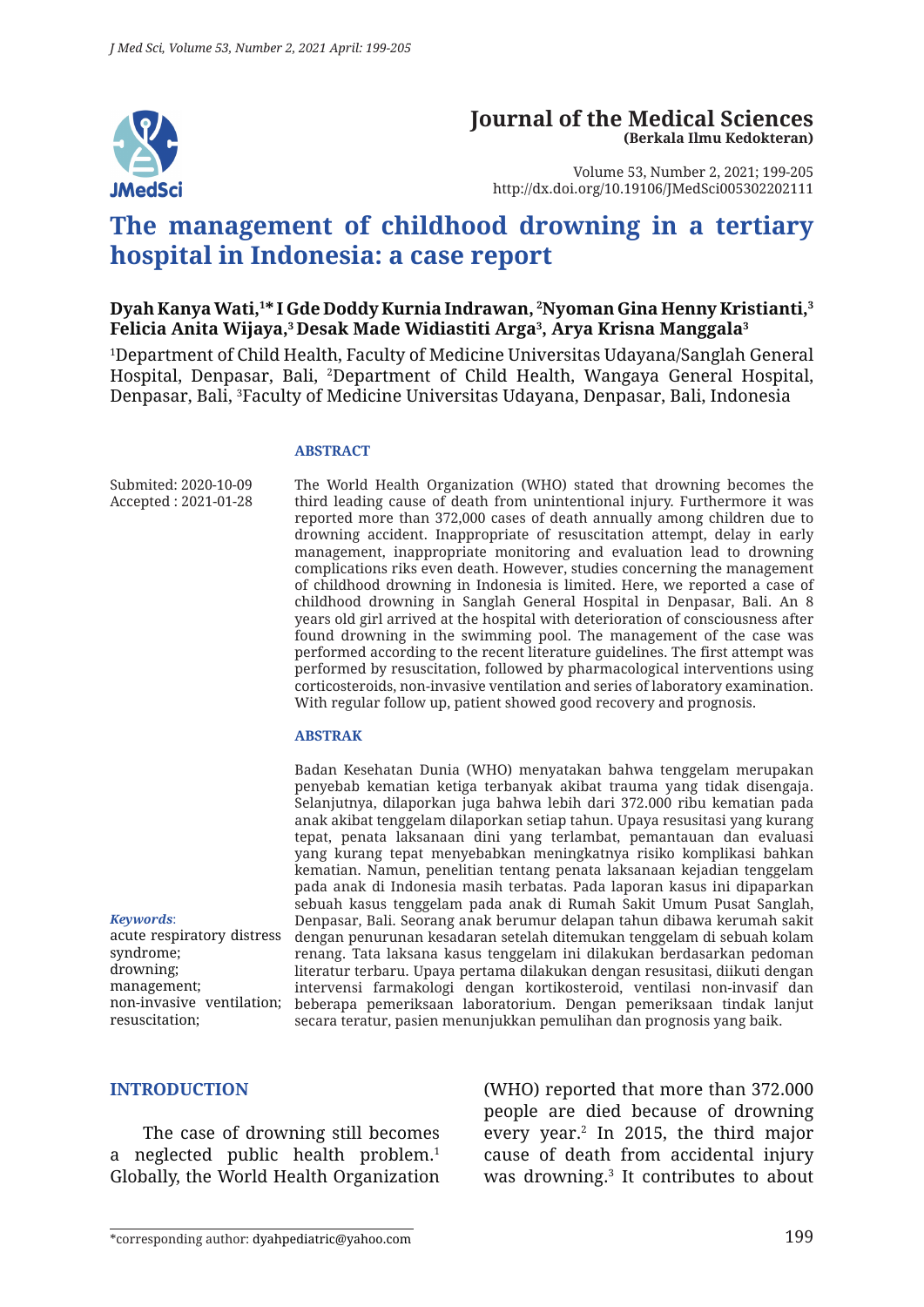7% of all injuries.3 The Global Report on Drowning in 2014 showed that more than 140.000 cases of death occurred in children less than 15 years old, and frequently reported at ages between 1 to 4 years old.4

The current and general protocol for the management of drowning was focused on the initial resuscitation at the accident location, followed by the strategies in the emergency department, such as performing the re-resuscitation, diagnostic evaluation, and prevent the complication.5-7 The treatment which could be different from the general protocol is the utilization of breathing support or mechanical ventilation such as non-invasive ventilation (NIV), as well as pharmacologic therapy, including antibiotics, corticosteroid, beta-agonist, and furosemide for several indications; such describe in this patient. Therefore, here we reported a case of drowning and the management in the tertiary hospital setting.

## **CASE PRESENTATION**

An eight-year-old girl was admitted to the pediatric emergency room (ER) of Sanglah General Hospital, a tertiary hospital in Denpasar, Bali, on April 9 2019 at 09.00 p.m. Four hours before admission, she was found drowning in a swimming pool in a private villa after slipping from a slide. The duration of the drowning was unknown since she was found not breathing. She had been rescued by her family by being given a mouth breathing for about 10 min. After that, she was taken to the nearest clinic for intubation because of severe shortness of breath with 80% oxygen saturation and deterioration of consciousness. But those procedures were failed. Thus, she only received an oropharyngeal airway insertion, an oxygen face mask and was given 6 mg midazolam due to previous unsuccessful intubation before being referred to the hospital.

Her admission status indicated that she was in deterioration of consciousness due to the effect of midazolam, with a Glasgow coma scale (GCS) score of 8: 2 (eye response), 2 (verbal response), and 4 (motor response). The blood pressure was 100/60 mmHg. The pulse rate was at 136 time per min, regular; the respiratory rate was 52 times per min, regular; body temperature was 36.8°C, and oxygen saturation was 88% in room air. The serial vital signs are presented in TABLE 1. The first attempt of resuscitation in ER included suction to safe airway management, oxygenated with 10 lpm using a face mask, and intravenous line insertion. After re-evaluating the primary survey, a physical examination was conducted.

| Parameters                          | Day 1             | Day 2  | Day 3  | Day 5  | Day 8  | Day 10 |
|-------------------------------------|-------------------|--------|--------|--------|--------|--------|
| Glasgow Coma Scale                  | E2V2M4<br>(due to | E4V5M6 | E4V5M6 | E4V5M6 | E4V5M6 | E4V5M6 |
| (E: eye, V: verbal, M: motor)       | midazolam)        |        |        |        |        |        |
| Blood pressure(mmHg)                | 100/60            | 100/60 | 100/60 | 100/60 | 100/60 | 100/70 |
| Heart rate (time per min)           | 136               | 112    | 110    | 90     | 90     | 88     |
| Respiratory rate (times<br>per min) | 52                | 50     | 52     | 28     | 28     | 22     |
| Oxygen saturation (%)               | 88                | 98     | 98     | 98     | 99     | 99     |
| Axial temperature $(°C)$            | 36.8              | 36.5   | 36.8   | 36.7   | 36.7   | 36.6   |

TABLE 1. The serial vital sign of the patient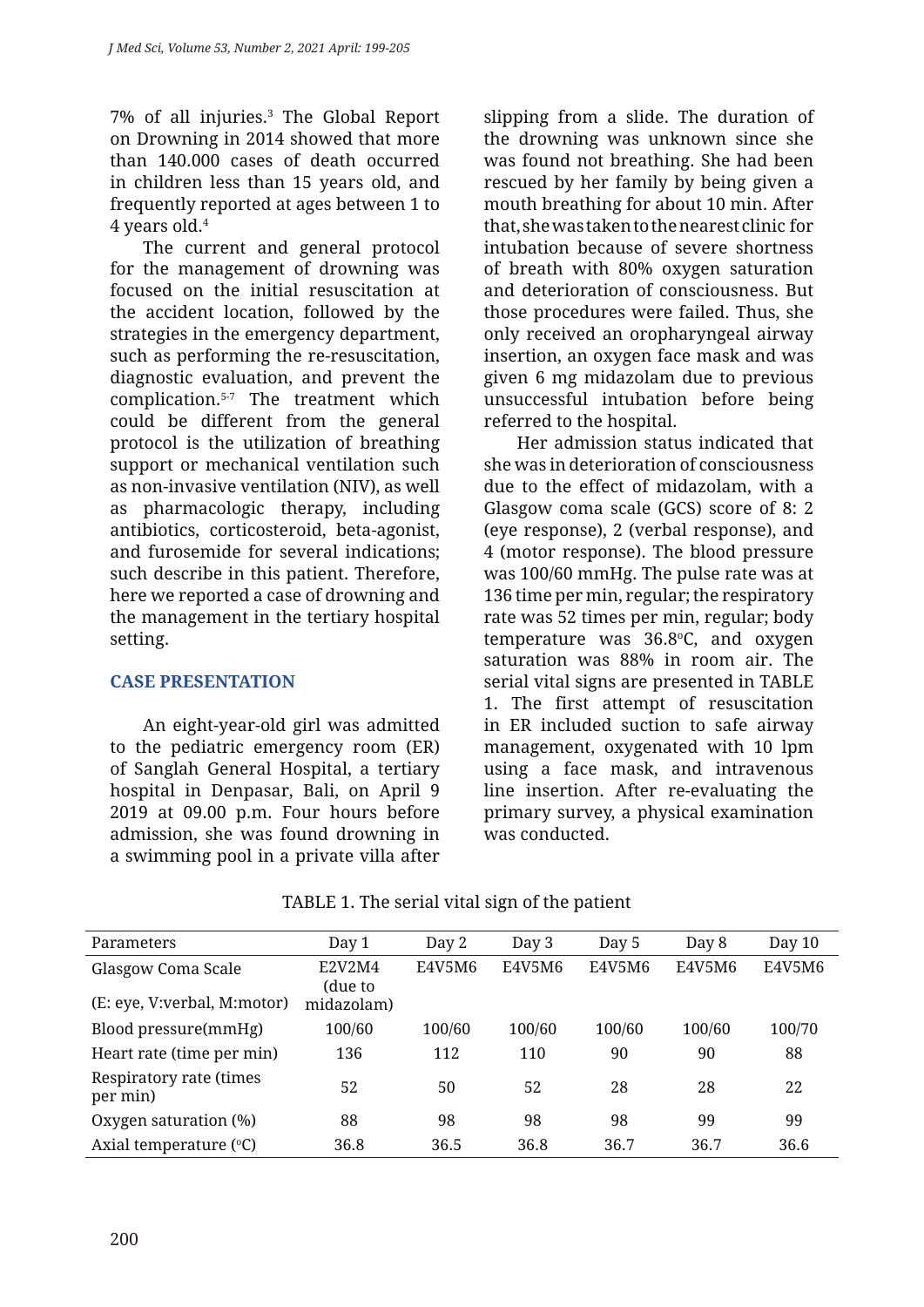We found hematoma in her right head of the frontal region with a diameter of 4 cm. We also observed isochoric-positive pupils reflect, nostril breathing, retraction of subcostalintercostal, and rales in both sides of lungs in auscultation. Other physical parts were found in a normal range. The body weight was 35 kg. The body height was 128 cm. The weight per age score based on the Centers for Disease Control and Prevention (CDC) curve was between  $90<sup>th</sup>$ -  $95<sup>th</sup>$  percentile, while height per age was in  $50<sup>th</sup>$  percentile. The weight per height was in between 90<sup>th</sup>-95th percentile. Her nutritional status was obese.

Laboratory examination showed

an increase in leukocyte  $(16.41x10^3/\mu L)$ , neutrophils (76.06%), and random blood glucose (114 mg/dL). It also showed a decrease in lymphocyte (17.52%) and calcium (9.1 mg/dL). The blood gas analysis revealed respiratory acidosis and metabolic acidosis. Furthermore, based on  $\text{PaO}_2/\text{FiO}_2$  (PF) ratio, which was 208.8, the patient also had acute respiratory distress syndrome (ARDS) **(**TABLE 2). Chest X-ray examination showed the pulmonary edema pictured by haziness perihilar in both sides of lungs, bat wings appearance, and increased broncho-vascular pattern (FIGURE 1. A). The patient was diagnosed as drowning, pneumonia aspiration, pulmonary edema, and ARDS.

| Blood gas analysis        | Day 1  | Day 2                    | Day 3  | Day 5                    | Reference range          |
|---------------------------|--------|--------------------------|--------|--------------------------|--------------------------|
| pH                        | 7.26   | 7.37                     | 7.39   | 7.43                     | $7.35 - 7.45$            |
| PaCO <sub>2</sub> (mmHg)  | 47.3   | 39.3                     | 45.8   | 47.7                     | $35.0 - 45.0$            |
| $PaO_2$ (mmHg)            | 125.3  | 155.10                   | 110.80 | 100.0                    | $80.0 - 100.0$           |
| BE (mmol/L)               | $-6.4$ | $-3.0$                   | 1.9    | 6.4                      | $-2 - 2$                 |
| HCO <sub>3</sub> (mmol/L) | 20.7   | 22.20                    | 26.9   | 30.70                    | $22.0 - 26.0$            |
| $SaO_{2}(%)$              | 98     | 98.9                     | 98     | 97.6                     | $95 - 100$               |
| PF Ratio                  | 208.8  | $\overline{\phantom{a}}$ | 275    | 285                      | $\overline{\phantom{a}}$ |
| <b>SF Ratio</b>           | 163.3  | $\overline{\phantom{a}}$ | -      | $\overline{\phantom{0}}$ | $\overline{\phantom{a}}$ |

TABLE 2. Blood gas analysis examination results of the patient

Abbreviation:PaCO<sub>2</sub>: partial pressure of carbon dioxide; PaO<sub>2</sub>: partial pressure of oxygen; BE: base excess; HCO<sub>3</sub>: bicarbonate; SaO<sub>2</sub>: arterial oxygen saturation; PF: ratio;PaO<sub>2</sub>/FiO<sub>2</sub>:(fraction of inspired oxygen); SF: ratio; SpO<sub>2</sub>/FiO<sub>2</sub>: (oxygen saturation/fraction of inspired oxygen).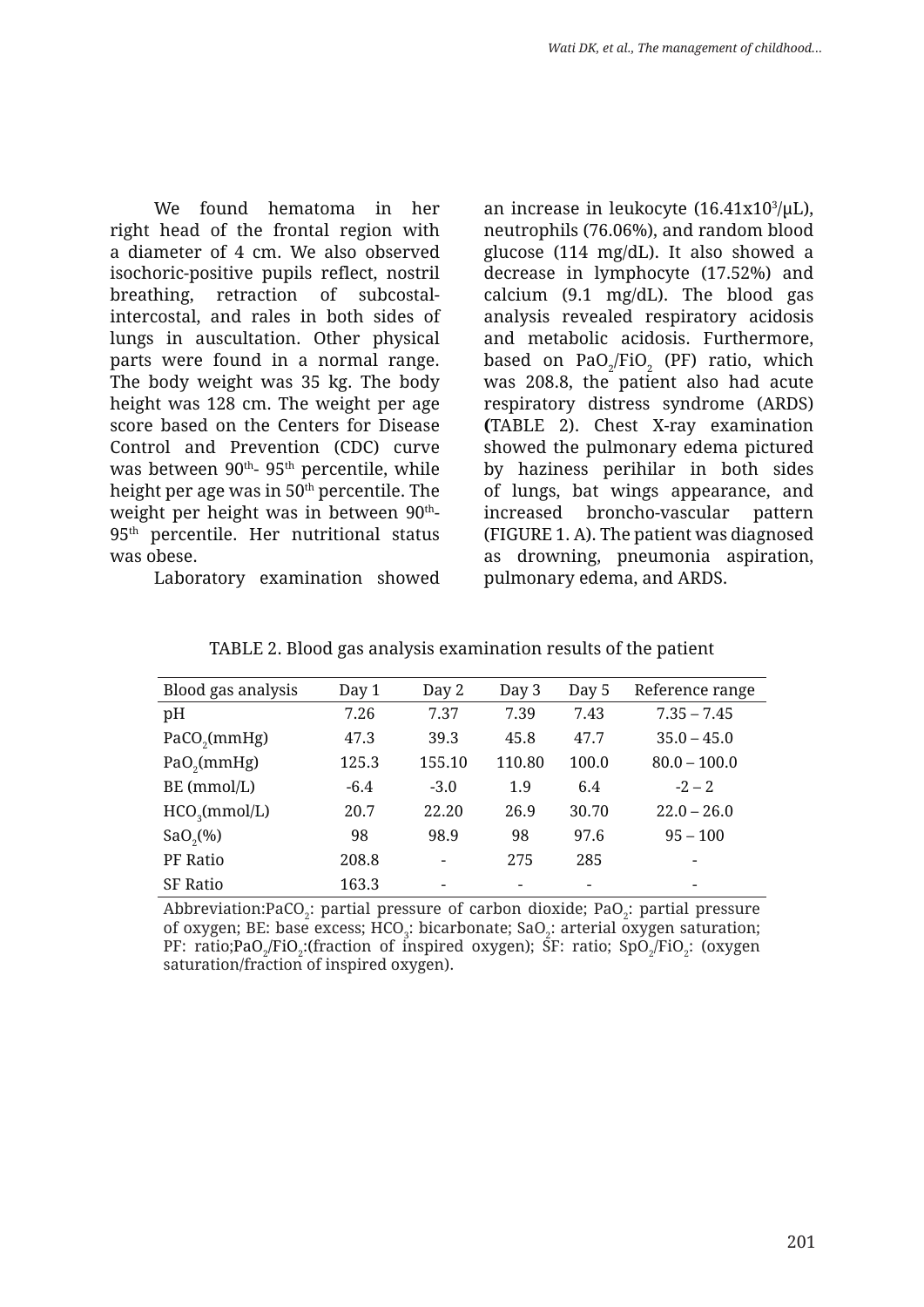

FIGURE 1. Chest radiographic examination. (A) Chest X-Ray revealed haziness perihilar in both sides of lungs, bat wings appearance, and increasing broncho-vascular pattern, which emphasized that the patient had pulmonary edema on the first day of admission. (B) On the third day, the examination showed there was striated-lucent density in right and left mediastinum and pericardium within the heart part. Meanwhile, there was reduced density of consolidation in right and left parahilar, and seen pleural visceral line with avascular area in left hemithorax, consistent of pneumomediastinum and pneumopericardium, reduced intensity of bilateral pulmonal aspiration compared to the previous examination, left pneumothorax, and subcutaneous emphysema region supraclavicular in both right and left. (C) On the fifth day, the heart was seen normal, and in the lungs found perivascular haziness in both sides, increased broncho-vascular pattern concluded that compared to examination of the third day, there was reduction intensity of pulmonary edema and left pneumomediastinum.

After she had been stabilized, she was transferred to the pediatric intensive care unit (PICU) to receive NIV support due to the ARDS. She was also administered within intravenous furosemide 12 mg every 12 h, intravenous dexamethasone 12 mg followed by 4 mg every 8 h, and first-line antibiotics of PICU (cefoperazone sulbactam 50 mg/body weight/times every 8 h and amikacin 25 mg/body weight/times followed by 18 mg/body weight/times every 24 h). In the disease progression of the fifth day, although the shortness of breath was decreased and retraction was not found, there was wheezing within both sides of the lungs. The patient was changed from NIV support to spontaneous-continuous positive airway pressure support (SPN-CPAP) and received nebulization of beta 2 agonist agent due to the wheezing. She was discharged from the hospital on the tenth day when there was no shortness of breath and she could breathe normally without oxygen support. The scheme of the management is provided in FIGURE 2.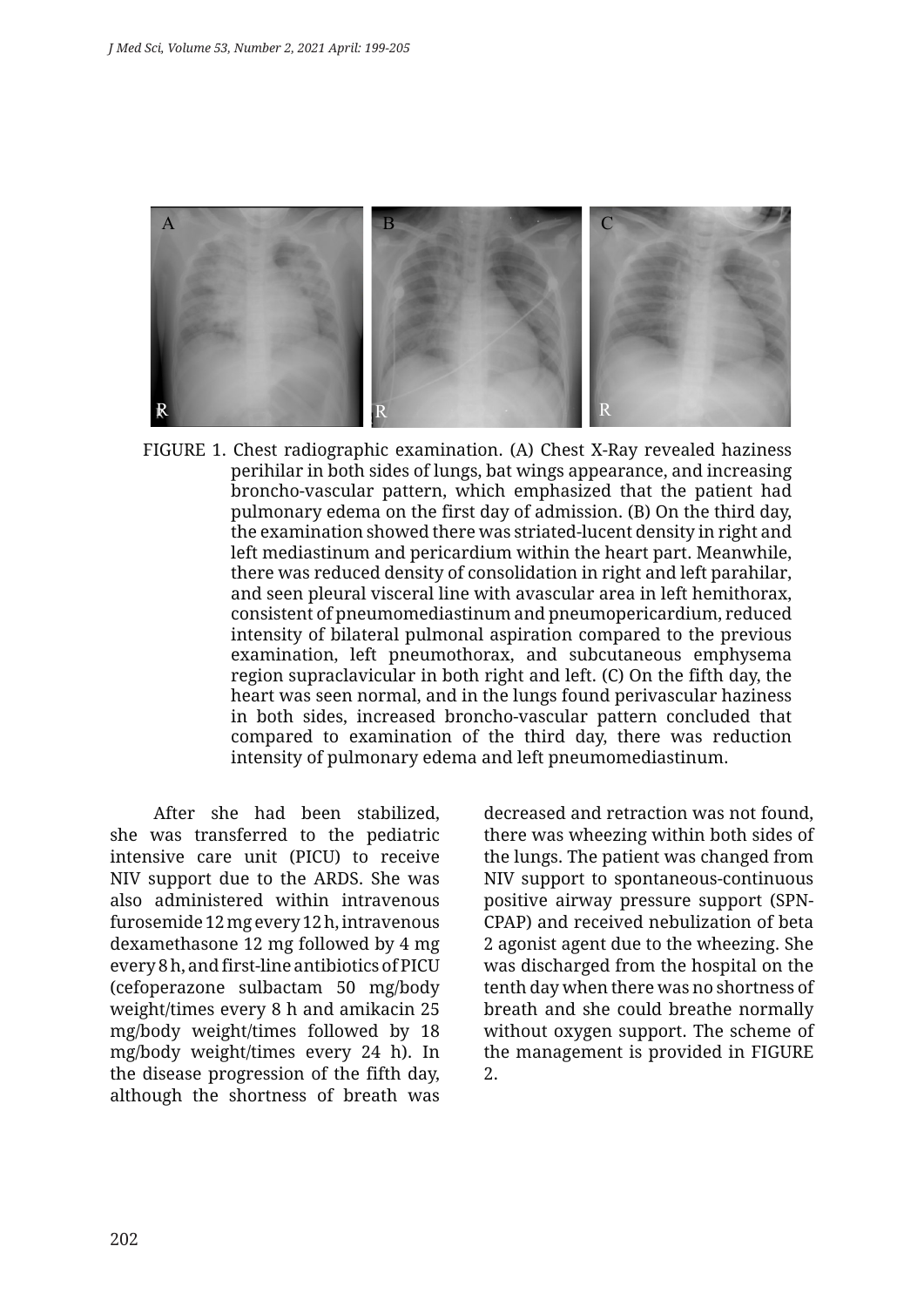

FIGURE 2. Flowchart describing the step-by-step management from early intervention in the scene (swimming pool in the villa) until hospital managements. **Abbreviation:** O<sub>2</sub>:oxygen; lpm: liter per minute; NIV: non-invasive ventilation; PICU: pediatric intensive care unit; SPN-CPAP: spontaneous-continuous positive airway pressure support.

### **DISCUSSION**

In drowning management, one of the attempts to initiate the resuscitation is by mouth-to-mouth resuscitation breathing.5 This procedure aims to restore the adequacy of oxygen.<sup>5</sup> In this case, the patient was received mouth breathing from her family. However, because of a slight improvement, she was taken to the nearest clinic. At the ER of a tertiary hospital, the patient was resuscitated based on the protocol. After stabilized, she has received the NIV support. In a review conducted by Fedor,<sup>8</sup> the NIV can improve the functional residual capacity, decrease the breathing effort, increase CO $_2$  elimination, and show the benefit in ARDS<sup>8</sup> consistent with the previous study, another study conducted by Çağlar and his collegues<sup>9</sup> regarding three nonfatal drowning cases with pulmonary edema. This study showed the utilization of NIV could improve the parameters of tachycardia, tachypnea, oxygen saturation, radiological findings, and neurologic status in those 3 cases.

Although the routine and/or

prophylactic use of antibiotics is not recommended in drowning patients,<sup>5,10</sup> some indications of antibiotic treatment could be considered, including fever or progression of fever, pulmonary infiltrates on X-ray, bacterial culture, or the sign of hemodynamic instability.10 The patient in this case was received empirical PICU antibiotics considering the patient had severe aspiration. Betaagonist inhalation and furosemide could be administered as a bronchodilator to prevent pulmonary edema.11 In this case, the furosemide was given to reduce the pulmonary edema and the nebulization of beta-2-agonist was given to the sign of bronchospasm. In addition, she received a corticosteroid. Despite having a lack of recommendations regarding the immediate and routine use of corticosteroids for drowning-related lung injury,6,7,11 Meyer *et al.*<sup>7</sup> in the review stated that the administration of a high corticosteroid dose can be considered for unimprovement or prolonged ARDS.7 A Wilderness Medical Society Practice Guidelines conducted by Schmidt *et al.*<sup>12</sup> stated that corticosteroids were used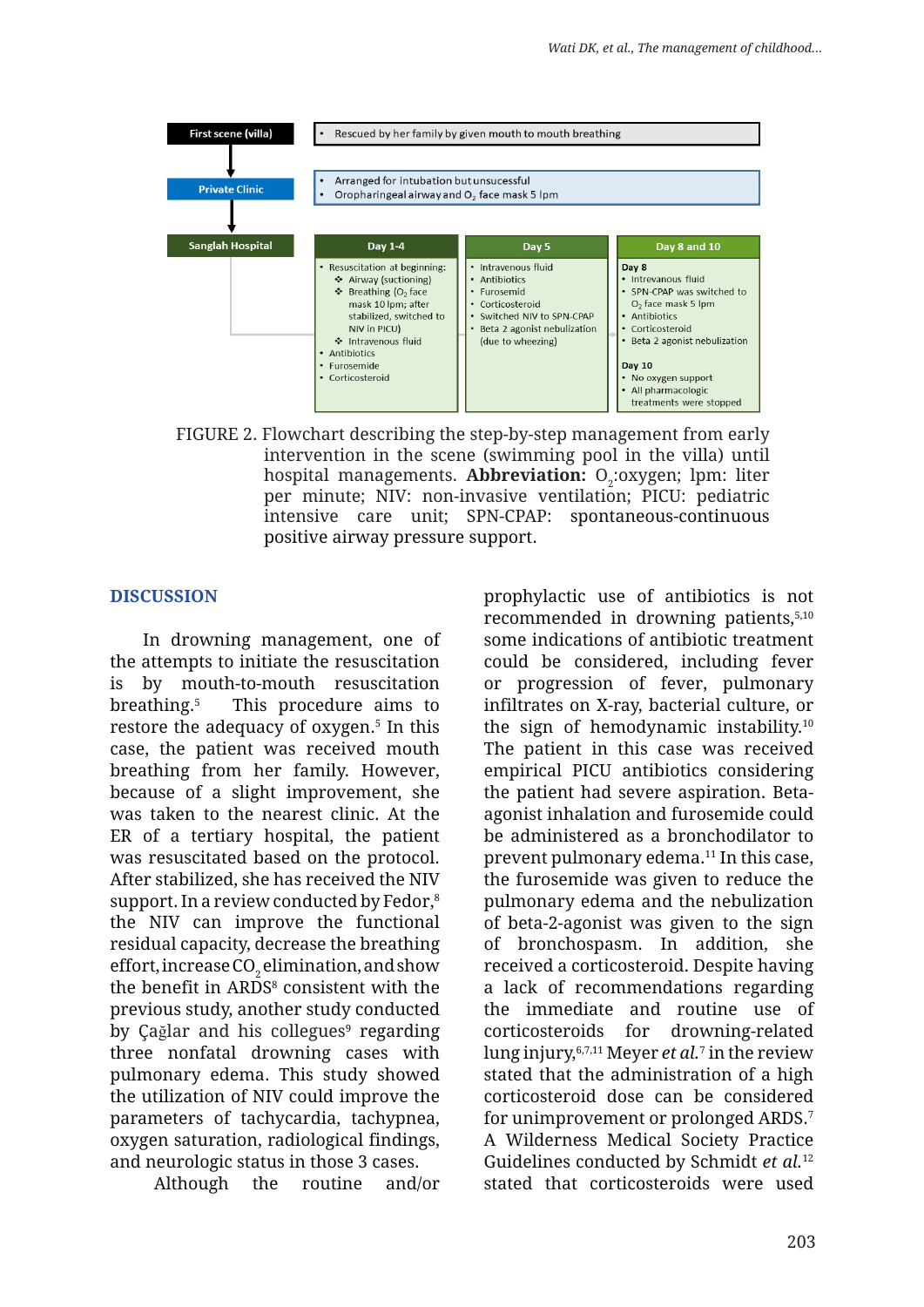to improve pulmonary function, such as optimizing surfactant production in drowning patients.12 However, there is a lack of study regarding their recent role either in a randomized trial study or other study design.12,13

The prognosis of drowning among children is varied. In a review by Suominen *et al.*14 the survival rate and outcomes depend on the duration of drowning, involvement of brain hypoxia, the attempt of adequate initial cardiopulmonary resuscitation (CPR), immediate referral to ER, and sufficient management as well as monitoring at hospital care.14 The Guideline in Queensland,15 based on the study in Washington conducted by Hess and Campwala,<sup>16</sup> revealed that the duration of drowning less than 5 minutes gave a 91% possibility to have mild or no neurological impairment. If the duration of drowning is more than 25 min, it worsens the prognosis and contributes to severe neurologic impairment or death with 100% probability.15,16 It also showed if resuscitation is initiated ≤10 min, there is an 87% probability to have mild or no neurological impairment. The risk of death could be seen if the rescue is started more than 25 min after drowning.15,16 Furthermore, Kieboom *et al.*17 highlighted that resuscitation for more than 30 min could worsen the outcome. Although the duration of drowning in the case in the present study was unclear, and the prompt treatment in the tertiary hospital had been given for nearly four hours, the prognosis could be worse. However, the first attempt of the initial resuscitation was given for less than 10 min, and the usage of either NIV or corticosteroid could be beneficial for reducing ARDS.

The collaborative efforts conducted by the community, government, and family, as suggested by the WHO and other guidelines, are needed to tackle and prevent drowning, particularly in children.<sup>2,11,18,19</sup>

# **CONCLUSION**

Immediate and prompt treatments in managing the drowning cases in children are essential. Our case showing the duration of drowning, the first attempt for resuscitation, pharmacologic agent for underlying conditions, such as corticosteroid, using of ventilation such as NIV, series laboratory examination, and regular follow up might give the good recovery and prognosis for the patient.

# **REFERENCES**

- 1. van Beeck EF, Branche CM, Szpilman D, Modell IH, Bierens IILM. A new definition of drowning: towards documentation and prevention of a global public health problem. Bull World Health Organ 2005; 83(11):853-6.
- 2. World Health Organization. Global report on drowning: preventing a leading killer. WHO Library Cataloguing. 2014.
- 3. World Health Organization. Drowning [Internet]. World Health Organization. 2020 [cited 2020 Mar 27]. Available from: https://www. who.int/news-room/fact-sheets/ detail/drowning
- 4. World Health Organization. Global Report on Drowning: Keyfact [Internet]. Geneva; 2014. Available from: https://www.who.int/violence\_ injury\_prevention/global\_report\_ drowning/WHO\_Infographic\_ A4\_1PAGE\_ToWeb\_REV1.pdf?ua=1
- 5. Zuckerbraun NS, Saladino RA. Pediatric drowning: Current management strategies for immediate care. Clinical Pediatric Emergency Medicine 2005; 6:49-56. https://doi.org/10.1016/j. cpem.2004.12.001
- 6. Parenteau M, Stockinger Z, Hughes S, Hickey B, Mucciarone J, Manganello C, *et al*. Drowning management. Mil